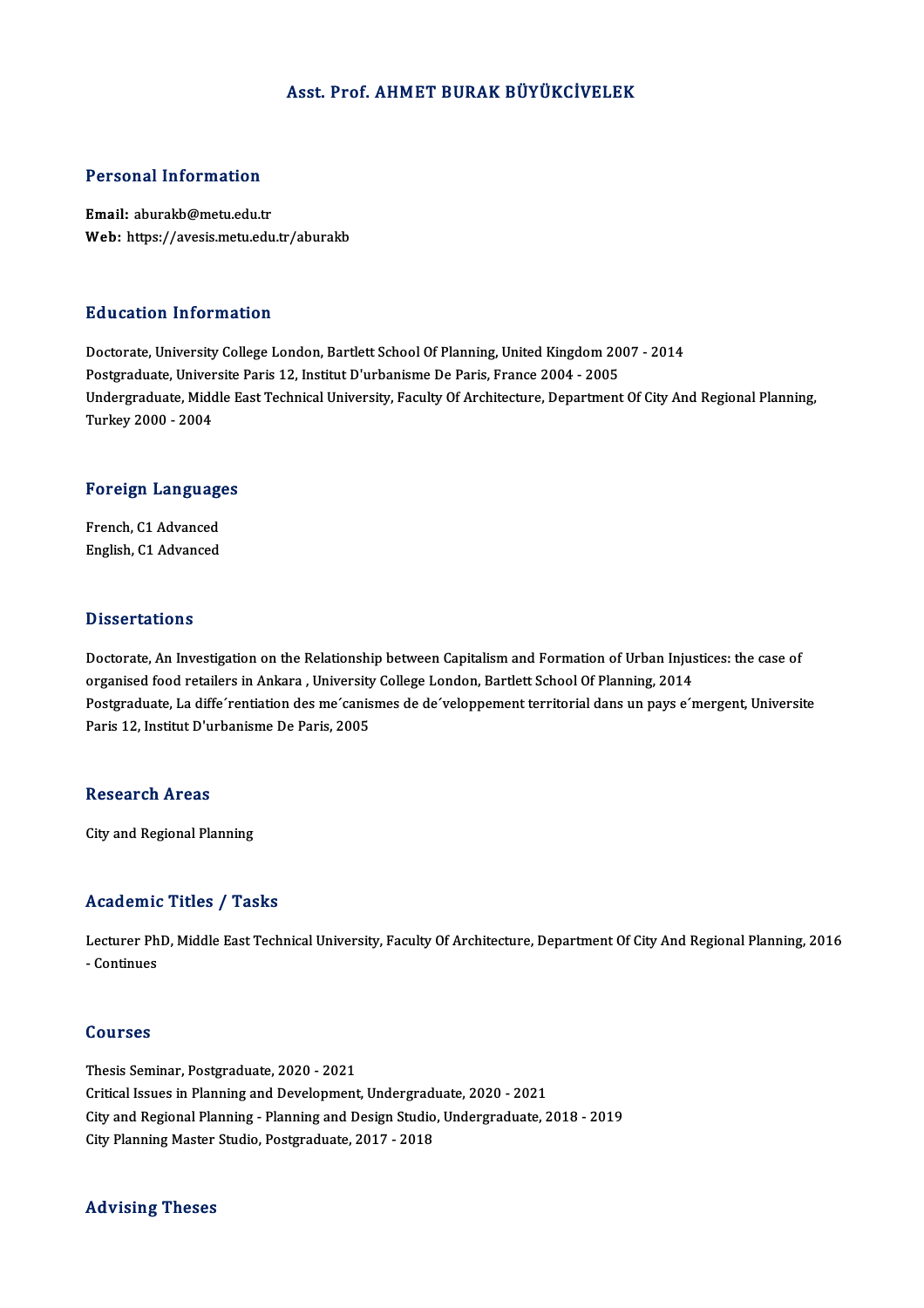BÜYÜKCİVELEK A. B. , A research on resilience of urban public spaces: the case of Güvenpark, Ankara, Postgraduate,<br>E Tümer(Student), 2020 BÜYÜKCİVELEK A. B. , A ı<br>E.Tümer(Student), 2020<br>Büyükçiyelek A. B. . The r BÜYÜKCİVELEK A. B. , A research on resilience of urban public spaces: the case of Güvenpark, Ankara, Postgraduate,<br>E.Tümer(Student), 2020<br>Büyükcivelek A. B. , The relationship between urban plan hierarchy and urban transpo

E.Tümer(Student), 2020<br>Büyükcivelek A. B. , The relationship between urban plan hierarchy an<br>Ankara, İzmir and Bursa, Postgraduate, M.Varankaya(Student), 2019<br>PÜVÜKÇİVELEK A. B., Polationship between sanas of belanging and Büyükcivelek A. B. , The relationship between urban plan hierarchy and urban transportation master plan. the case of<br>Ankara, İzmir and Bursa, Postgraduate, M.Varankaya(Student), 2019<br>BÜYÜKCİVELEK A. B. , Relationship betwe

Ankara, İzmir and Bursa, Postgraduate, M.Varankaya(Student), 20<br>BÜYÜKCİVELEK A. B. , Relationship between sense of belonging ar<br>high village institute, Postgraduate, C.Mercanoğlu(Student), 2019<br>PÜVÜKCİVELEK A. B. - Integra BÜYÜKCİVELEK A. B. , Relationship between sense of belonging and social production of space: analysis of Hasanoğla<br>high village institute, Postgraduate, C.Mercanoğlu(Student), 2019<br>BÜYÜKCİVELEK A. B. , Integration of immov

high village institute, Postgraduate, C.Mercanoğlu(Student), 2019<br>BÜYÜKCİVELEK A. B. , Integration of immoveable cultural heritage to contemporary urban areas: the case of Ankara<br>Castle, Postgraduate, A.Sinan(Student), 201

## Articles Published in Journals That Entered SCI, SSCI and AHCI Indexes

I. EMPIRICAL ANALYSIS OF THE SPATIAL DISTRIBUTION OF ORGANISED FOOD RETAILERS IN ANKARA MOST ASHSHOA IN JOATHAMS THAT ENTOTOA SAT, SSAT AND THIGT INDENES<br>EMPIRICAL ANALYSIS OF THE SPATIAL DISTRIBUTION OF ORGANISED FOOD RETAILERS IN AI<br>WITH REGARD TO NEIGHBOURHOODS' SOCIAL, ECONOMIC AND PHYSICAL CHARACTERISTIC EMPIRICAL ANA<br>WITH REGARD T<br>Buyukcivelek A. B.<br>METU JOUPNAL OI Buyukcivelek A. B.<br>METU JOURNAL OF THE FACULTY OF ARCHITECTURE, vol.31, no.1, pp.67-95, 2014 (Journal Indexed in AHCI)

### Articles Published in Other Journals

rticles Published in Other Journals<br>I. Kentsel Mekânın Üretim Ve Değerleme Süreçlerine Marksist Emek-Değer Kuramı'nın Uygulanması<br>Rüvüksivelek A-P nes 1 asınsınca<br>Kentsel Mekânın<br>Büyükcivelek A. B.<br>İdealkant vel 12. a Kentsel Mekânın Üretim Ve Değerleme Süreçlerine Marksist Emek-De<br>Büyükcivelek A. B.<br>İdealkent, vol.12, no.32, pp.556-591, 2021 (Other Refereed National Journals)<br>The Canitalist Political Feanemy and Transformation of Publi

Büyükcivelek A. B.<br>Idealkent, vol.12, no.32, pp.556-591, 2021 (Other Refereed National Journals)<br>II. The Capitalist Political Economy and Transformation of Public Spaces: The Case of Gençlik Parkı in<br>Ankare Idealkent, vol.12, no.32, pp.556-591, 2021 (Other Refereed National Journals)<br>The Capitalist Political Economy and Transformation of Public Space:<br>Ankara<br>Büyükcivelek A. B. The Capitalist P<mark>c</mark><br>Ankara<br>Büyükcivelek A. B.<br><sup>Built Environment</sup> Ankara<br>Büyükcivelek A. B.<br>Built Environment, vol.43, no.2, pp.173-192, 2017 (Refereed Journals of Other Institutions)<br>Beconstruction of Ankara a Betail Coography through a Spetial Organisation Bec

## Büyükcivelek A. B.<br>Built Environment, vol.43, no.2, pp.173-192, 2017 (Refereed Journals of Other Institutions)<br>III. Reconstruction of Ankara s Retail Geography through a Spatial Organisation Based Typological<br>Annroach Built Enviro<br>Reconstru<br>Approach<br>Püvüvcive Reconstruction of .<br>Approach<br>BÜYÜKCİVELEK A. B.<br>Design Principles and

Approach<br>BÜYÜKCİVELEK A. B.<br>Design Principles and Practices: An International Journal, vol.3, no.5, pp.333-348, 2009 (Refereed Journals of BÜYÜKCİVELEK A.<br>Design Principles a<br>Other Institutions)

## Other Institutions)<br>Books & Book Chapters

- I. Turkiye'de Mekansal Stratejik Planlama ve Mahalle Ölçeğinde Katılım I. C. D. Sook Shaptors<br>Turkiye'de Mekansal Stratejik Planlama v<br>Büyükcivelek A. B. (Editor), Şimşek G. (Editor)<br>ODTÜ Basım İsliği Ankara, 2019 Turkiye'de Mekansal Stratejil<br>Büyükcivelek A. B. (Editor), Şimş<br>ODTÜ Basım İşliği, Ankara, 2018<br>Surrounded bu Insegurity, Th Büyükcivelek A. B. (Editor), Şimşek G. (Editor)<br>ODTÜ Basım İşliği, Ankara, 2018<br>II. Surrounded by Insecurity: The Roots of Turkish May 31th Movement<br>CUANCER D. BÜYÜKÇİVELEK A. B
- ODTÜ Basım İşliği, Ankara, 2018<br>Surrounded by Insecurity: The<br>CİHANGER D., BÜYÜKCİVELEK A. B.<br>in: The Cities Sequrity and Peyerty. I in: The Cities Security and Poverty, Keskinok Çağatay, Yılmaz Meltem, Editor, Hacettepe Üniversitesi Yayınları,<br>Ankara, pp.45-40, 2015 CİHANGER D., BÜYÜKCİVELEK A. B.

### Refereed Congress / Symposium Publications in Proceedings

efereed Congress / Symposium Publications in Proceedings<br>I. Co-Creation: An Alternative Approach for the Production of Urban Public Spaces, oral presentation<br>Rivillaivelak A. B reed congress<br>Co-Creation: An<br>Büyükcivelek A. B.<br>12th International Co-Creation: An Alternative Approach for the Production of Urban Public Spaces, oral presentation<br>Büyükcivelek A. B.<br>13th International Conference on Landscape and Urban Design , Sankt-Peterburg, Russia, 26 - 27 November 2

Büyükcivelek A. B.<br>13th International Conference on Landscape and Urban Design , Sankt-Peterburg, Russia,<br>II. Kentsel Mekanın Üretimi: Emek-değer kuramının kullanımı üzerine bir deneme<br>Püvüksivelek A. P

13th International<br><mark>Kentsel Mekanın</mark><br>Büyükcivelek A. B.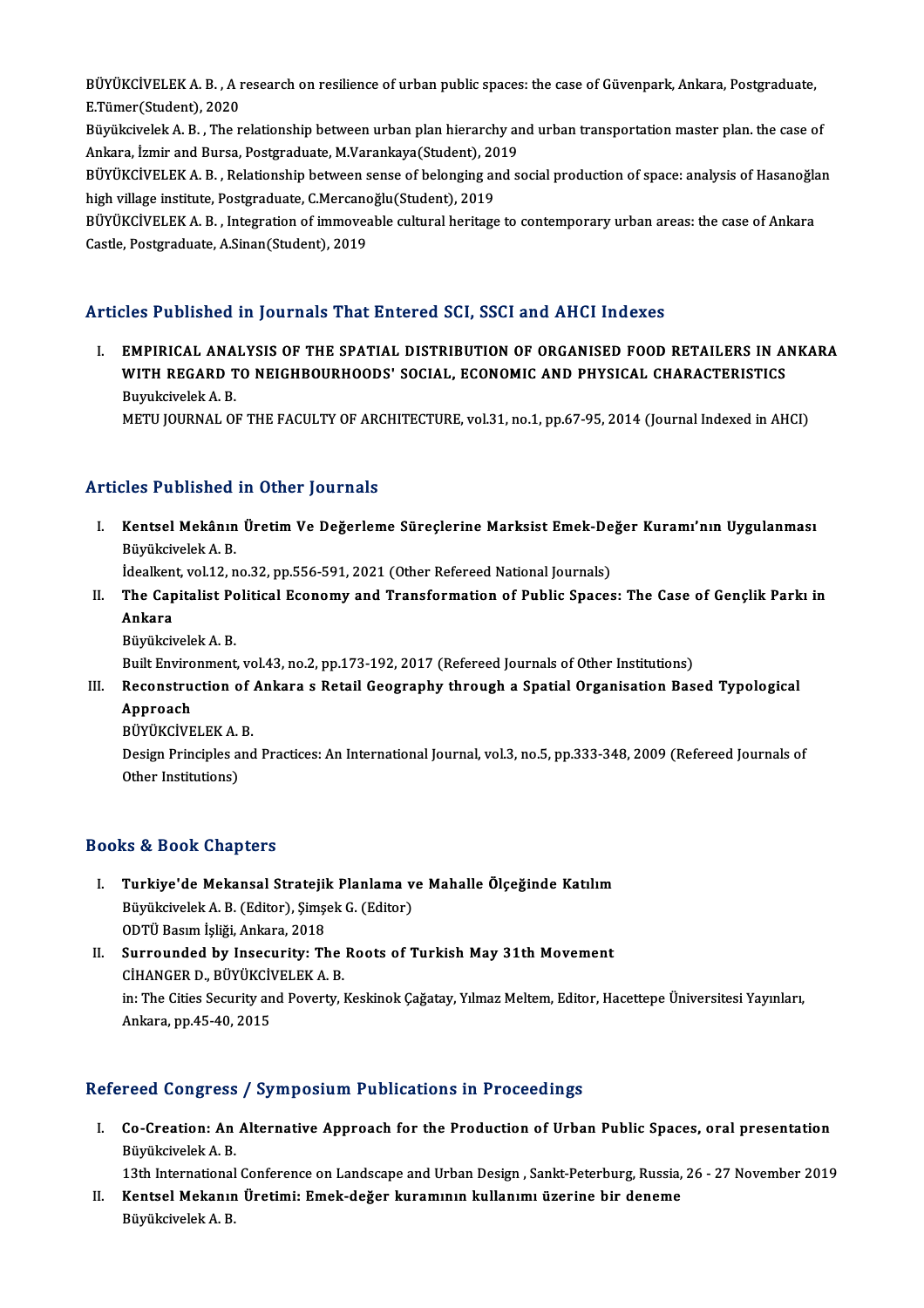|       | 4. Uluslararası Kent Araştırmaları Kongresi, Ankara, Turkey, 16 - 18 October 2019                              |
|-------|----------------------------------------------------------------------------------------------------------------|
| III.  | The City and the Creative Class: Right to the city for the new proletariat                                     |
|       | Büyükcivelek A.B.                                                                                              |
|       | 50 Ans Après le Droit à la Ville-Quelle Actualité? International Colloquium, Tours, France, 30 - 31 March 2018 |
| IV.   | Planlama Eğitiminde Güncel Tartışmalar ve Türkiye de Şehir Planlama Eğitimi<br>BÜYÜKCİVELEK A.B.               |
|       | 8'inci Şehircilik Kongresi, Ankara, Turkey, 7 - 09 November 2016                                               |
| V.    | Muhafazakâr Planlamadan Devrimci Planlamaya Planlama Eğitiminin Rolü ve Yakın Dönem ODTÜ                       |
|       | Örneği                                                                                                         |
|       | BÜYÜKCİVELEK A.B.                                                                                              |
|       | Dünya Şehircilik Günü 39. Kolokyumu, Turkey, 5 - 08 November 2016                                              |
| VI.   | An Urban Heritage that Transform to Survive The case ofGençlik Parkı                                           |
|       | BÜYÜKCİVELEK A B.                                                                                              |
|       | IV World Planning Schools Congress, Rio de Janeiro, Brazil, 3 - 08 July 2016                                   |
| VII.  | Hidden Positivities within the Urban Planning Education inthe Neoliberal Era The case of METU                  |
|       | Department of City and Regional Planning                                                                       |
|       | BÜYÜKCİVELEK A.B.                                                                                              |
|       | IV World Planning Schools Congress, Rio de Janeiro, Brazil, 3 - 08 July 2016                                   |
| VIII. | Surrounded by Insecurity the roots of the Turkish 31st May movement                                            |
|       | CİHANGER D., BÜYÜKCİVELEK A. B.                                                                                |
|       | Ekistics, Ankara, Turkey, 7 - 10 July 2013                                                                     |
| IX.   | Perakende Sektöründeki Değişim Dönüşüm Mekansal Etkileri ve Planlama                                           |
|       | BÜYÜKCİVELEK A.B.                                                                                              |
|       | Dünya Şehircilik Günü 36. Kolokyumu, Ankara, Turkey, 7 - 09 November 2012, pp.208-216                          |
| X.    | Capitalist Logic and the Production of Spaces of Inequality the case of Organised Food Retailers in            |
|       | Ankara                                                                                                         |
|       | BÜYÜKCİVELEK A.B.                                                                                              |
|       | AESOP, 11 - 15 July 2012                                                                                       |
| XI.   | Tracing Regional Differences on the Urban Space The case of Ankara                                             |
|       | Büyükcivelek A. B., Şenyel M. A.                                                                               |

ISOCARP, Bratislava, Slovakia, 17 - 18 September 2006

# ISOCARP, Brausiava, Slovakia, 17<br>Episodes in the Encyclopedia

- pisodes in the<br>I. Kent Tarihi<br>Püvüksivelek I. Kent Tarihi<br>Büyükcivelek A. B. Kent Tarihi<br>Büyükcivelek A. B.<br>İmge Kitabevi Yayınları, pp.69-93, 2017<br>Kant Maudanı
- II. Kent Meydanı<br>Büyükcivelek A. B. İmge Kitabevi Yayı<br>Kent Meydanı<br>Büyükcivelek A. B.<br>Ninova Yayıncılık Kent Meydanı<br>Büyükcivelek A. B.<br>Ninova Yayıncılık, pp.342, 2012<br>Kent Omurgesi
- III. Kent Omurgası<br>Büyükcivelek A. B. Ninova Yayıncılık,<br>**Kent Omurgası<br>Büyükcivelek A. B.**<br>Ninova Yayıncılık Kent Omurgası<br>Büyükcivelek A. B.<br>Ninova Yayıncılık, pp.138-39, 2012<br>Merkeri İs Alanı
- IV. Merkezi İş Alanı Ninova Yayıncılık, <sub>İ</sub><br>Merkezi İş Alanı<br>Büyükcivelek A. B.<br>Ninova Yayıncılık Ninova Yayıncılık, pp.337-339, 2012

### Supported Projects